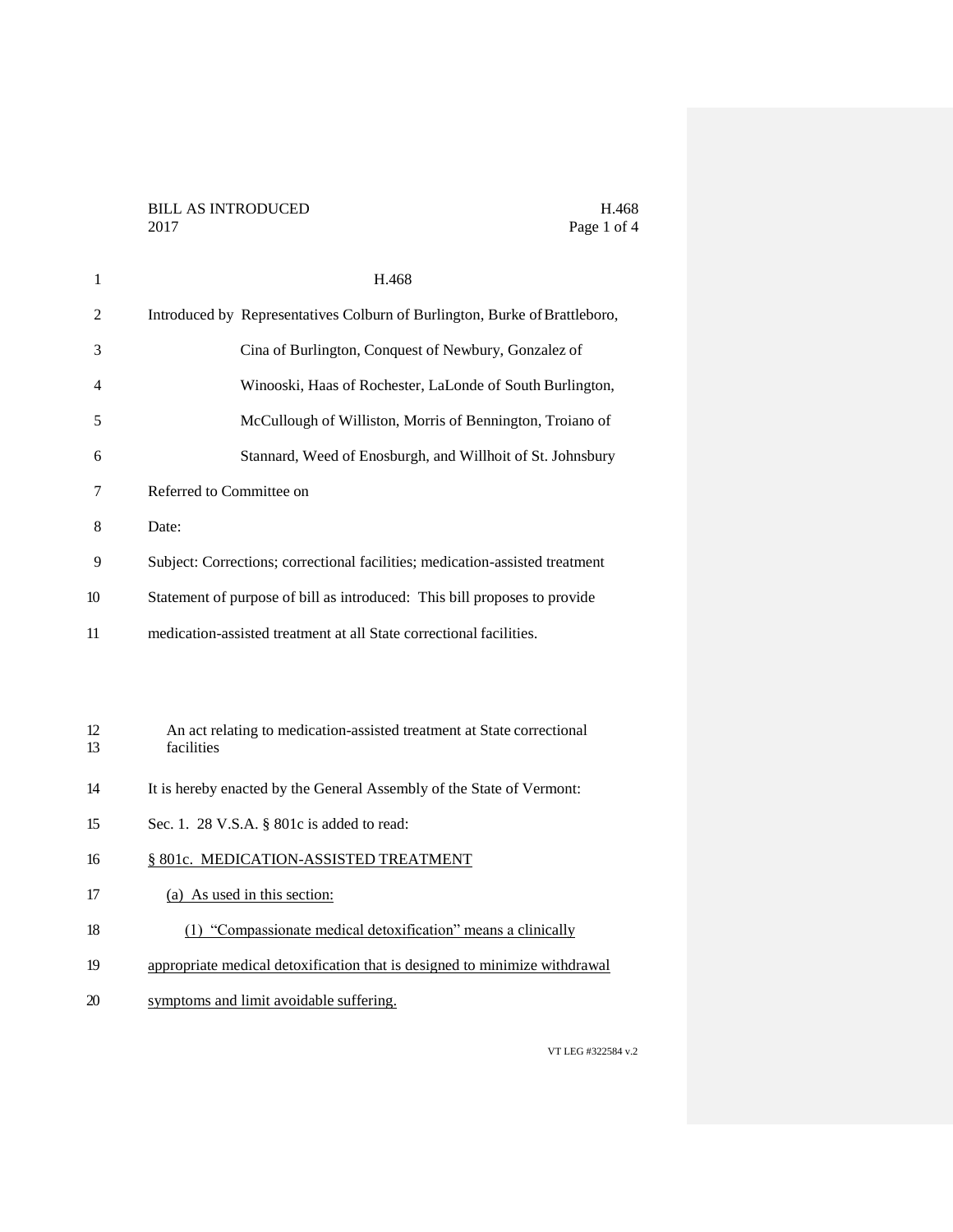| 1      | (2) "Compassionate medication taper" means a clinically appropriate                                                                                                                                                                 |                                                                                              |
|--------|-------------------------------------------------------------------------------------------------------------------------------------------------------------------------------------------------------------------------------------|----------------------------------------------------------------------------------------------|
| 2      | medication taper that is designed to minimize withdrawal symptoms and limit                                                                                                                                                         |                                                                                              |
| 3      | avoidable suffering.                                                                                                                                                                                                                |                                                                                              |
| 4      | (3) "Medication-assisted treatment" means an evidenced-based                                                                                                                                                                        |                                                                                              |
| 5      | treatment approach used to treat opioid addiction that involves prescribing                                                                                                                                                         |                                                                                              |
| 6      | either buprenorphine or methadone to opioid-dependent individuals.                                                                                                                                                                  |                                                                                              |
| 7      | (b) The Department shall provide medication-assisted treatment followed                                                                                                                                                             |                                                                                              |
| 8      | by a compassionate medical taper (as clinically indicated) at all State correctional<br>facilities to all                                                                                                                           |                                                                                              |
| 9      | inmates, provided that:                                                                                                                                                                                                             |                                                                                              |
| 10     | (1) the inmate participated in medication-assisted treatment in the                                                                                                                                                                 |                                                                                              |
| 11     | community immediately prior to incarceration. within 90 days prior to incarceration;<br>and                                                                                                                                         |                                                                                              |
| 12     | (2) the inmate meets reasonable treatment standards developed by the                                                                                                                                                                |                                                                                              |
| 13     | Department of Health and the Department of Corrections.                                                                                                                                                                             |                                                                                              |
| 44     | (c) Decisions to continue, taper, or discontinue an inmate from MAT shall be<br>made on a case-by-case basis at the clinical discretion of the provider. The-<br>Department shall not deny treatment described under subsection (b) | Formatted: Left, Space Before: 0.1 pt                                                        |
| 14     |                                                                                                                                                                                                                                     | Formatted: List Paragraph, Left, Indent:                                                     |
| $+5$   | of this section to an inmate who tests positive to an illicit substance on the date                                                                                                                                                 | Left: 0.07", Hanging: 0.87", Numbered +<br>Level: $2 +$ Numbering Style: 1, 2, 3,  +         |
| $+615$ | of incarceration. If an inmate tests positive to an illicit substance on the date of                                                                                                                                                | Start at: 1 + Alignment: Left + Aligned at:<br>$0.16"$ + Indent at: 1.14", Tab stops: 0.94", |
| 1716   | incarceration, the Department shall use best efforts to stabilize the inmate in                                                                                                                                                     | Left $+$ 0.94", Left                                                                         |
| 1817   | treatment and recovery; provided, however, that the Department may modify                                                                                                                                                           |                                                                                              |
| 1918   | or suspend medication-assisted treatment during periods of acute intoxication                                                                                                                                                       |                                                                                              |
| 2019   | to limit overdose risk.                                                                                                                                                                                                             |                                                                                              |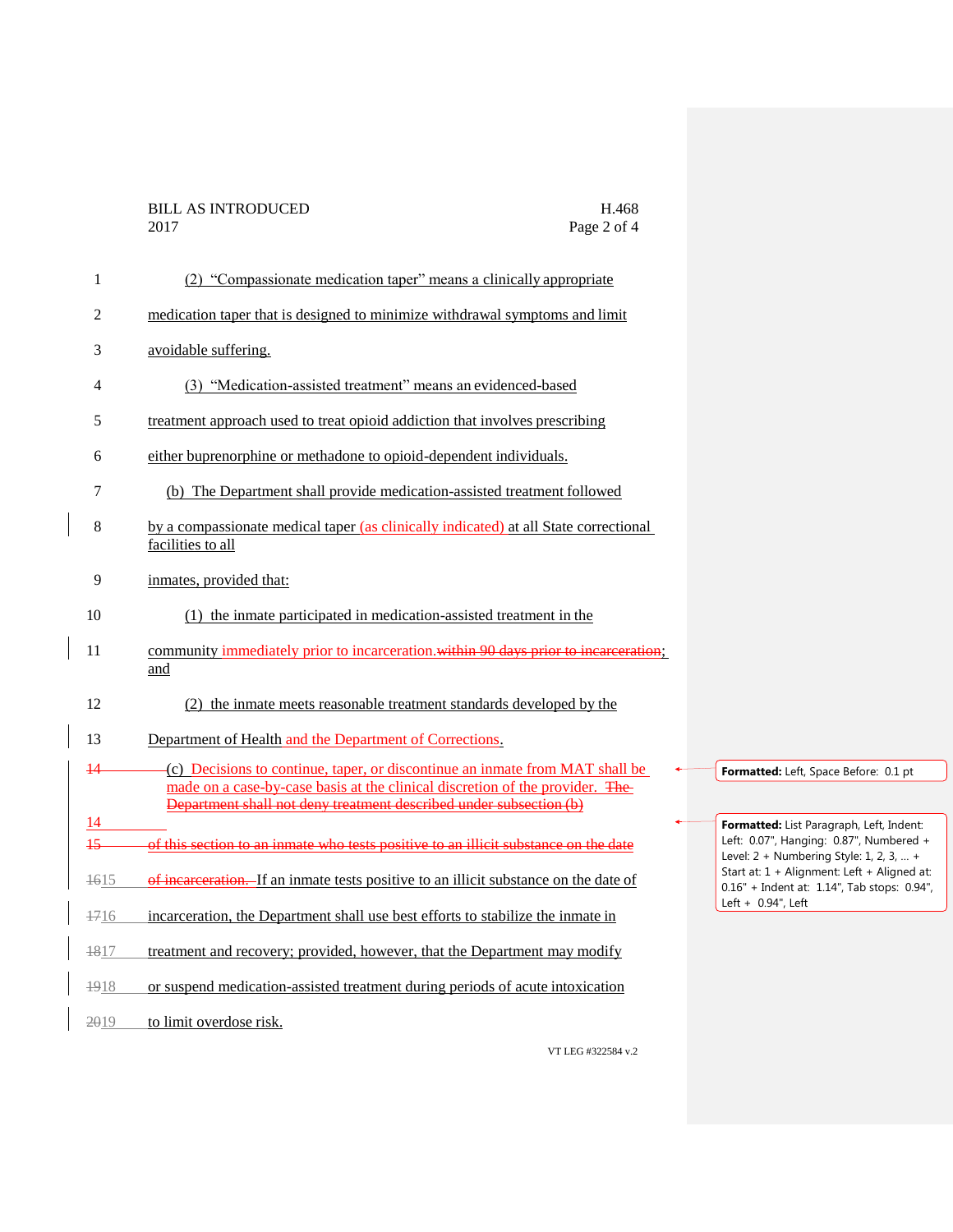| $\mathbf{1}$   | (d) If an inmate fails to meet reasonable treatment standards described in                          |
|----------------|-----------------------------------------------------------------------------------------------------|
| $\overline{2}$ | subdivision $(b)(3)$ of this section, the Department shall notify the community                     |
| 3              | provider and shall discontinue medication-assisted treatment using a                                |
| 4              | compassionate medication taper, as clinically indicated.                                            |
| 5              | (e) An inmate participating in medication-assisted treatment shall not be                           |
| 6              | transferred to an out-of-State facility that does not offer medication-assisted                     |
| 7              | treatment.                                                                                          |
| 8              | $(f)$ When an offender participating in medication assisted treatment                               |
| ٩              | is transitioning out of a correctional facility and will participate in medication                  |
| 40             | assisted treatment at a community based provider, the Department shall                              |
| 44             | provide medication assisted treatment induction services prior to release from                      |
| 12             | the correctional facility to avoid any gap in treatment.                                            |
| $+38$          | (g) The Department shall provide compassionate medical detoxification as<br>clinically indicated to |
| 149            | all inmates who are physically dependent on illicit or prescribed opioids on the                    |
| 4510           | date of incarceration and are experiencing withdrawal symptoms. The                                 |
| $+611$         | Department, after consultation with the inmate, shall determine if the inmate is                    |
| $+712$         | requesting medication-assisted treatment services prior to detoxification.                          |
| 4813           | (h) The Department shall provide opioid overdose prevention training to                             |
| 4914           | inmates, and provide overdose rescue kits with naloxone to offenders who are                        |

2015 transitioning out of a correctional facility.

**Comment [WB1]: Decided that the DOC** would not induct (start) patients on Mat prior to release.